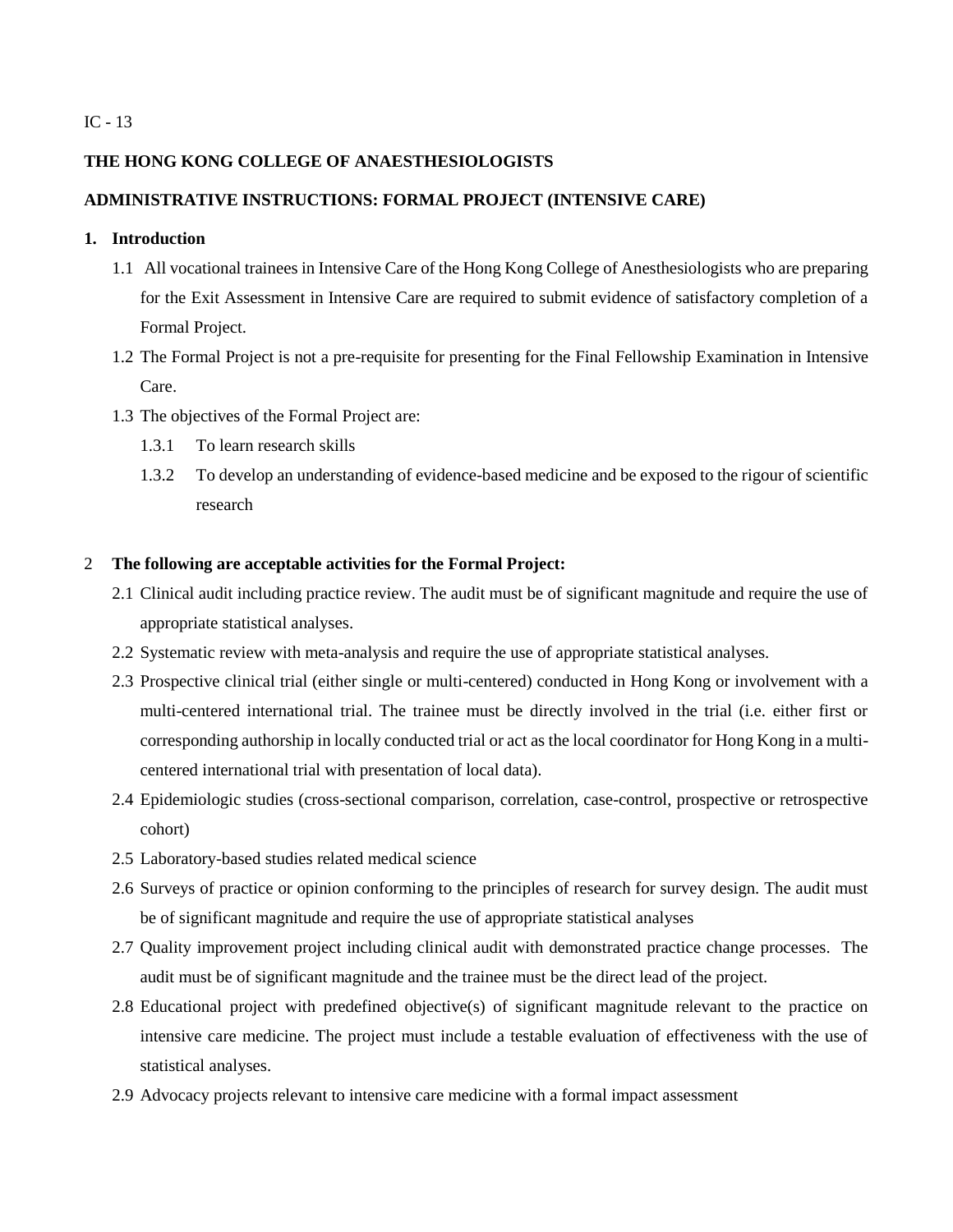Where appropriate, approval by an institutional Ethics Committee or Review Board must be granted

### 3 **The following are not acceptable activities for the Formal Project:**

- 3.1 Individual case reports
- 3.2 Letters to the editor
- 3.3 Correspondence
- 3.4 Book chapters
- 3.5 Editorials

## 4 **Formal Project Assessment**

- 4.1 The Formal Project submitted by trainees will be vetted and assessed by the Formal Project Committee. The members of the Formal Project Committee are nominated by the Board of Intensive Care Medicine.
- 4.2 The Formal Project Committee shall ensure the fair vetting and assessment of projects submitted and recommends to the Board of Intensive Care Medicine whether the individual project has met the required standard. The Board of Intensive Care Medicine based on the recommendation of the Formal Project Committee shall appoint new members to join the committee.
- 4.3 Upon completion of the Formal Project and other training requirements, the trainee will be eligible for the granting of the Fellowship in Intensive Care.
- 4.4 Any appeals shall be addressed to the Appeals Committee according to the Hong Kong College of Anaesthesiologists Administrative Instructions. The Appeals Committee will make recommendation to the Council and the Board of Intensive Care Medicine whose decision shall be final.

# **5 Procedure for submission, vetting and approval of Formal Project**

- 5.1 The trainee shall submit his/her Formal Project proposal to the Formal Project coordinator during his/ her Higher Vocational Training.
- 5.2 The Formal Project coordinator shall arrange regular Formal Project meeting and invite the trainee to present his/her Formal Project proposal in the meeting.
- 5.3 The Formal Project Committee will determine the suitability of the Formal Project for consideration under the project requirement in the Formal Project meeting.
- 5.4 On favorable advice from the Formal Project Committee, the trainee will carry out the project.
- 5.5 On the unfavourable advice from the Formal Project Committee, the trainee shall re-submit his / her proposed project. The trainee shall make the necessary amendments recommended and re-submit the project to the Formal Project Committee for further consideration.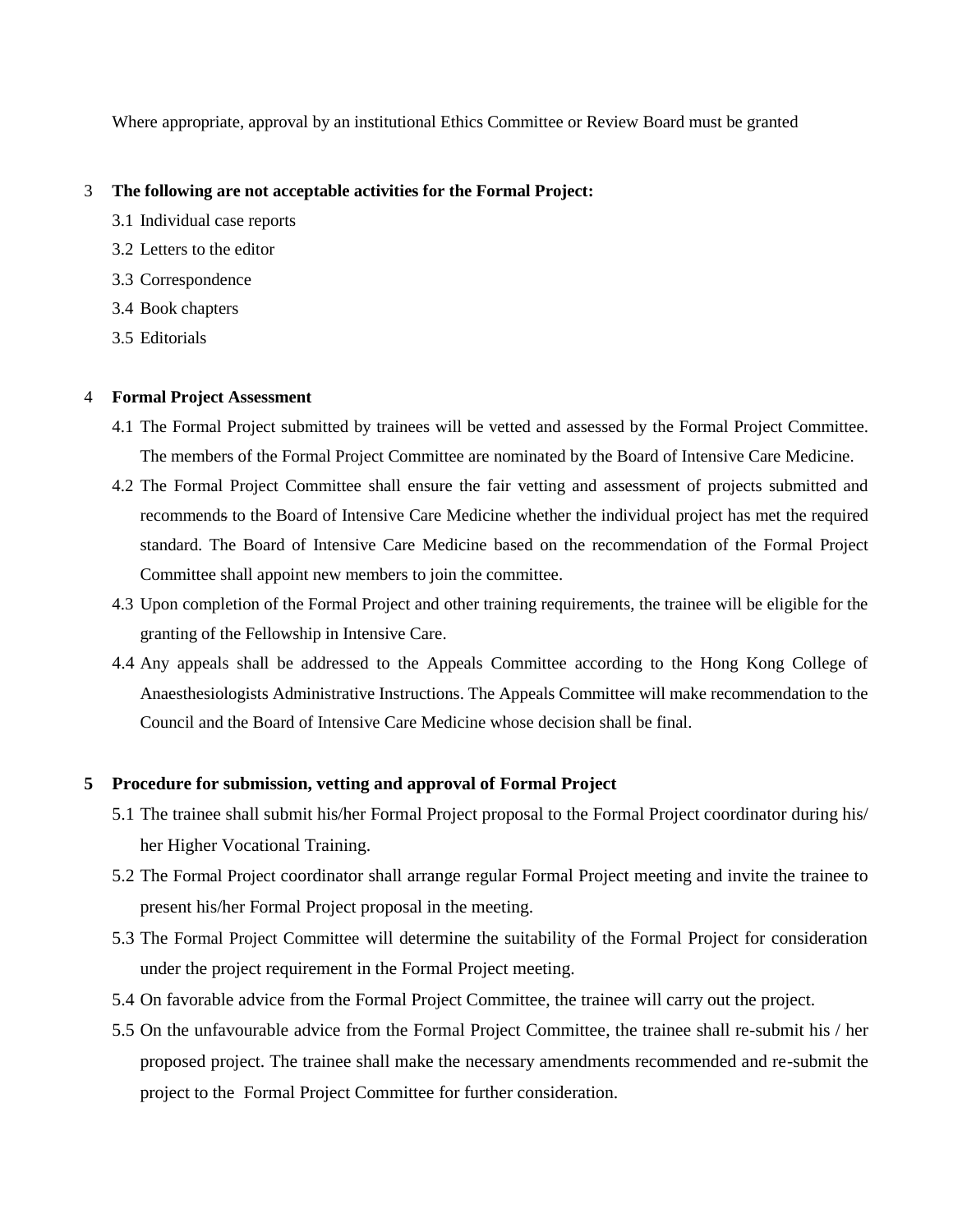- 5.6 After the trainee has completed his/her Formal Project, he/she shall present his/her final report in the Formal Project meeting.
- 5.7 The Formal Project should be performed at least 9 months **BEFORE** the intended exit assessment.
- 5.8 Approval of the Formal Project shall only be granted by the Formal Project Committee, based on the favourable and unanimous decision as recommended by the committee members.
- 5.9 The trainee shall submit the completed project paper to the Formal Project Committee upon completion of the project. The trainee is encouraged to present his/her research findings at conferences and submit the paper to the journal for publication.

#### **6 Acceptance for papers published in journals or presented in conferences as Formal Project**

- 6.1 Trainee who has completed his/ her project before he/she starts his/ her Higher Vocational Training should submit his/ her project to the Formal Project Committee for assessment as soon as possible after starting the Higer Vocational Training.
- 6.2 Published paper:
	- 6.2.1 Evidence that the paper has been accepted and a copy of the publication must be submitted to the Formal Project Committee before it should be accepted as the Formal Project.
	- 6.2.2 The paper must satisfy the following criteria:
		- 6.2.2.1 Trainee must contribute significantly to the manuscript and be the first author or corresponding author.
		- 6.2.2.2 The topic has to be related to anaesthesia, intensive care or pain related, and meet the criteria of 6.2.2.1.
- 6.3 Oral presentation of paper in conference
	- 6.3.1 Presentation of a paper at the Hong Kong College of Anaesthesiologists Annual Scientific Meeting or other approved scientific meetings, such as the Hong Kong Society of Critical Care Medicine Annual Scientific Meeting, the College of Intensive Care Medicine, Australia and New Zealand Annual Scientific Meeting, or the European Society of Intensive Care Annual Congress, etc., could be accepted as the Formal Project.
	- 6.3.2 The topic has to be anaesthesia, intensive care or pain related, and meet the criteria of 6.2.2.1.
	- 6.3.3 A written manuscript on the presentation must be submitted to the Formal Project Committee for review.
- 6.4 The trainee will be invited to present his/ her project in the Formal Project Meeting if his/her project fulfills the Formal Project requirements of 6.2 and 6.3.